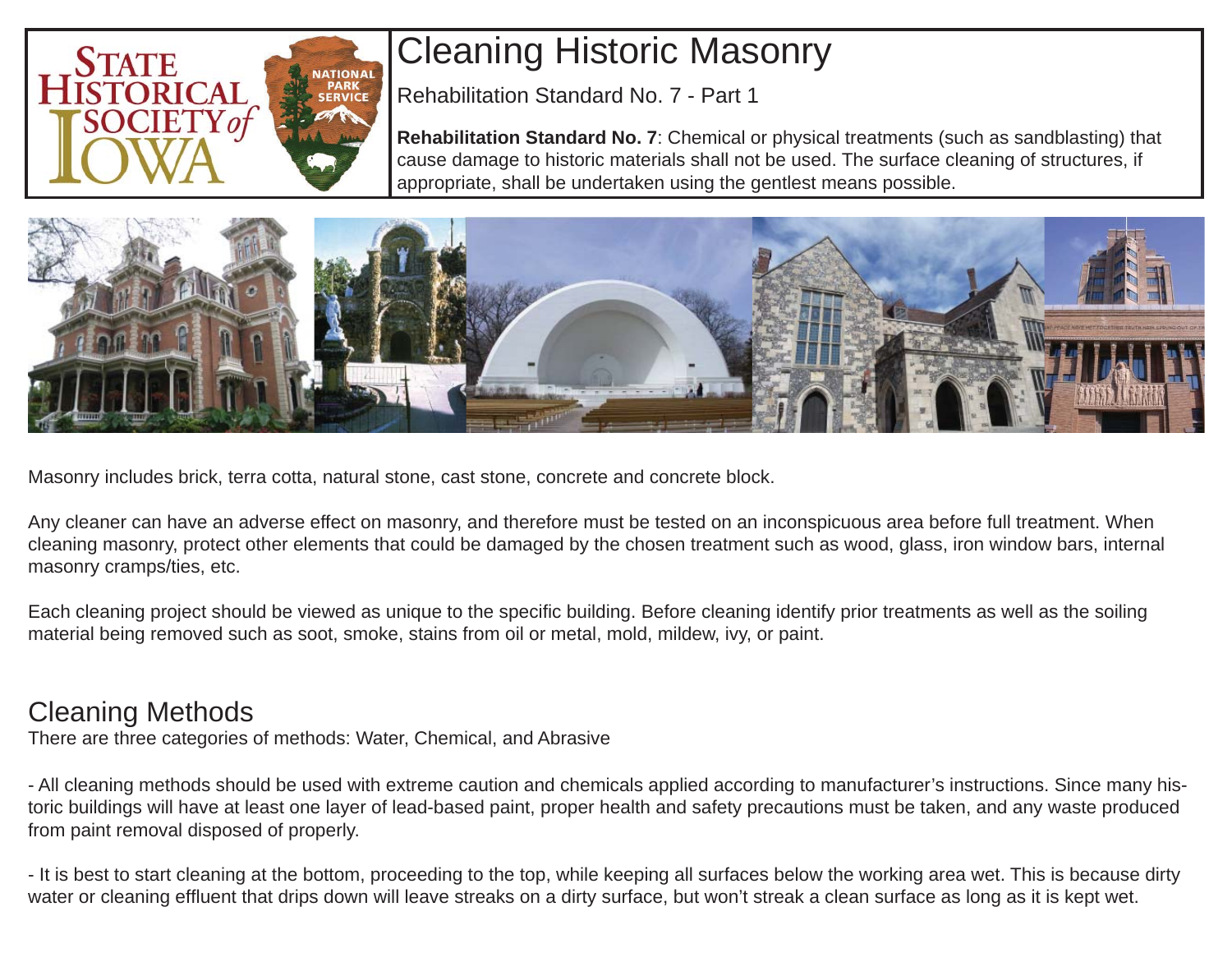### Water Methods **Chemical Methods**



Water Cleaning Methods are generally the 'gentlest means possible.'

Four types: **Soaking**, **Pressure Water Washing**, **Water Washing Supplemented with Non-Ionic Detergent**, and **Steam or Hot Pressurized Water Cleaning**.

Use bristle brushes, never metal brushes, to scrub masonry.

Hazards: Building must be watertight with sound mortar joints. Water supply may have iron or copper that can discolor masonry. Never use a water method in cold weather due to freezing and cracking. Never use water at too high pressure (power washing or water blasting which are abrasive).



Chemical cleaner types are acids, alkalies and organic compounds. They can be applied as a liquid or poultice.

Acidic cleaners should be used only on non-acid sensitive masonry (unpolished granite, most sandstones, slate, unglazed brick, unglazed terra cotta, cast stone, and concrete).

Alkaline cleaners should be used on acid sensitive stones (limestone, marble, calcareous sandstone, glazed brick, glazed terra cotta, and polished granite).

It is a common misconception all historic masonry was initially unpainted. Research should be done before any paint removal. To remove non-historic paint, coatings, and graffiti alkaline or organic solvents may be used.

Always apply cleaners and poultices according to manufacturer's instructions. If certain chemicals are left on too long or not washed off completely, damage, etching or efflorescence can occur.

Hazards: Most chemical methods use water rinses, so the same hazards with Water Methods apply. Chemical cleaners can be hazardous to cleaning operators as well as the environment. Proper protection and disposal must be conducted in the appropriate manner.

### Abrasive (Mechanical) Methods



Generally, abrasive cleaning methods are not acceptable for use on historic masonry buildings because they remove a portion of the surface, instead of cleaning it.

Examples: Grit Blasters (Sandblasting), Grinders, and Sanding Discs.

Blasting methods use gritty substances forced through a nozzle, and directed at a surface. (I.E. ground slag or volcanic ash, rice husks, ground corncobs, ground coconut shells, crushed eggshells, silica powder, ground garnet, aluminum oxide, plastic particles, finely ground glass, baking soda, ground nut shells, and pieces of sponge). Ice particles and pelletized dry ice are also used, but are too abrasive for historic masonry when blasted. To remove mastic or asphaltic coatings, you may apply a slab of dry ice to freeze the coating, and then carefully chip off.

Grinders and sanding discs, like blasters, do not really clean masonry, but instead remove the surface of the masonry.

In very limited instances, highly controlled, gentle abrasive cleaning may be appropriate for hard to clean areas of historic masonry, but only under watchful supervision of a professional conservator, and not used on the entire building.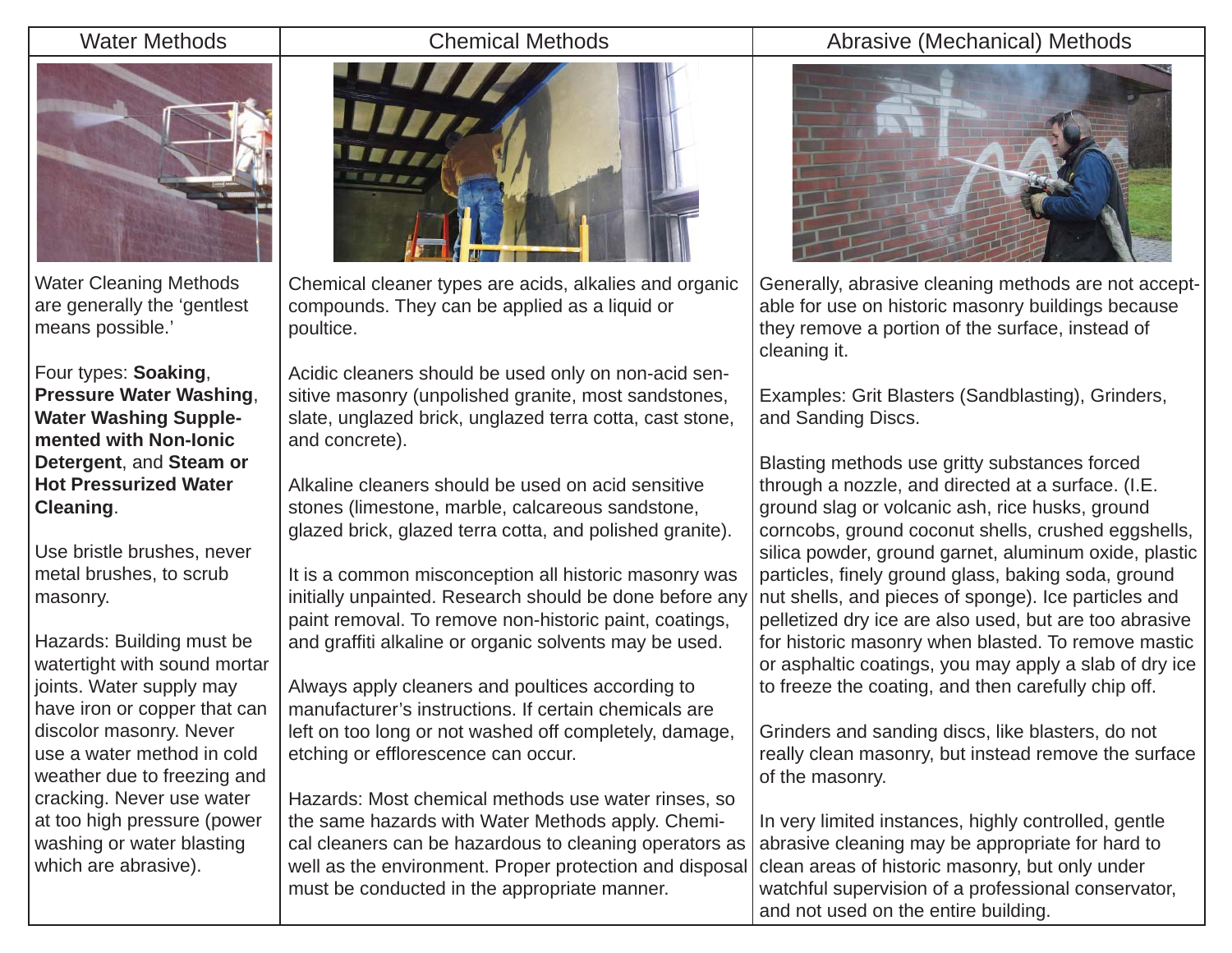## Steps for Appropriate Cleaning of Historic Masonry Appropriate Testing Procedures

- **Identify the masonry material being cleaned as well as the soiling**  1.) **material or paint.**
- **Evaluate condition of the masonry and water-tightness of the**  2.) **building envelope.**
- **Identify various appropriate cleaning methods** based on information 3.) from this guideline and *Preservation Brief 1: Assessing Cleaning and Water-Repellent Treatments for Historic Masonry Buildings.*
- **Test appropriate cleaning methods on an inconspicuous area of**  4.) **the masonry.** (See Note for appropriate testing procedures.)
- **Consider the level of cleanliness desired.** (A 'brand new' 5.) appearance is inappropriate for an older building as well as difficult to achieve.)
- **Consider environmental effects of chosen cleaning method** and 6.) take appropriate precautionary measures using EPA guidelines.
- **Consider possible health dangers** to anyone in contact with the 7.) cleaning area (passers-by as well as cleaning operators) and take proper precautionary measures as prescribed by the MSDS for any chemical product used during cleaning.
- **Cover any building feature that may be vulnerable to chemical**  8.) **cleaners** such as non-masonry materials including glass, metal and wood that are on windows, doors and special architectural details.
- **Clean masonry using proper techniques appropriate to selected**  9.) **method of cleaning.** (Based on this guideline, *Preservation Brief 1*, EPA and MSDS guidelines, and product manufacturer information.)
- **Dispose of any waste produced from cleaning using appropriate**  10.)**agencies for transport, storage and/or disposal.** (Consider chemical cleaners, VOCs and lead paint.)

Testing various, appropriate methods should always begin with the gentlest, least invasive method proceeding gradually, if necessary, to more complicated methods, or a combination of methods. (Each material and different finish should be tested separately)

The test area should be on an inconspicuous location, and in an area of suf fi cient size to give a true indication of effectiveness. The test area can increase from six inches to a square yard or more and should include several masonry units and mortar joints.

Test areas should be allowed to dry completely and if on the exterior, weather for an extended period of time (ideally one year or at least a month or two).

All tests should be documented with photographs, and the chosen method preserved as a standard for the rest of the work.

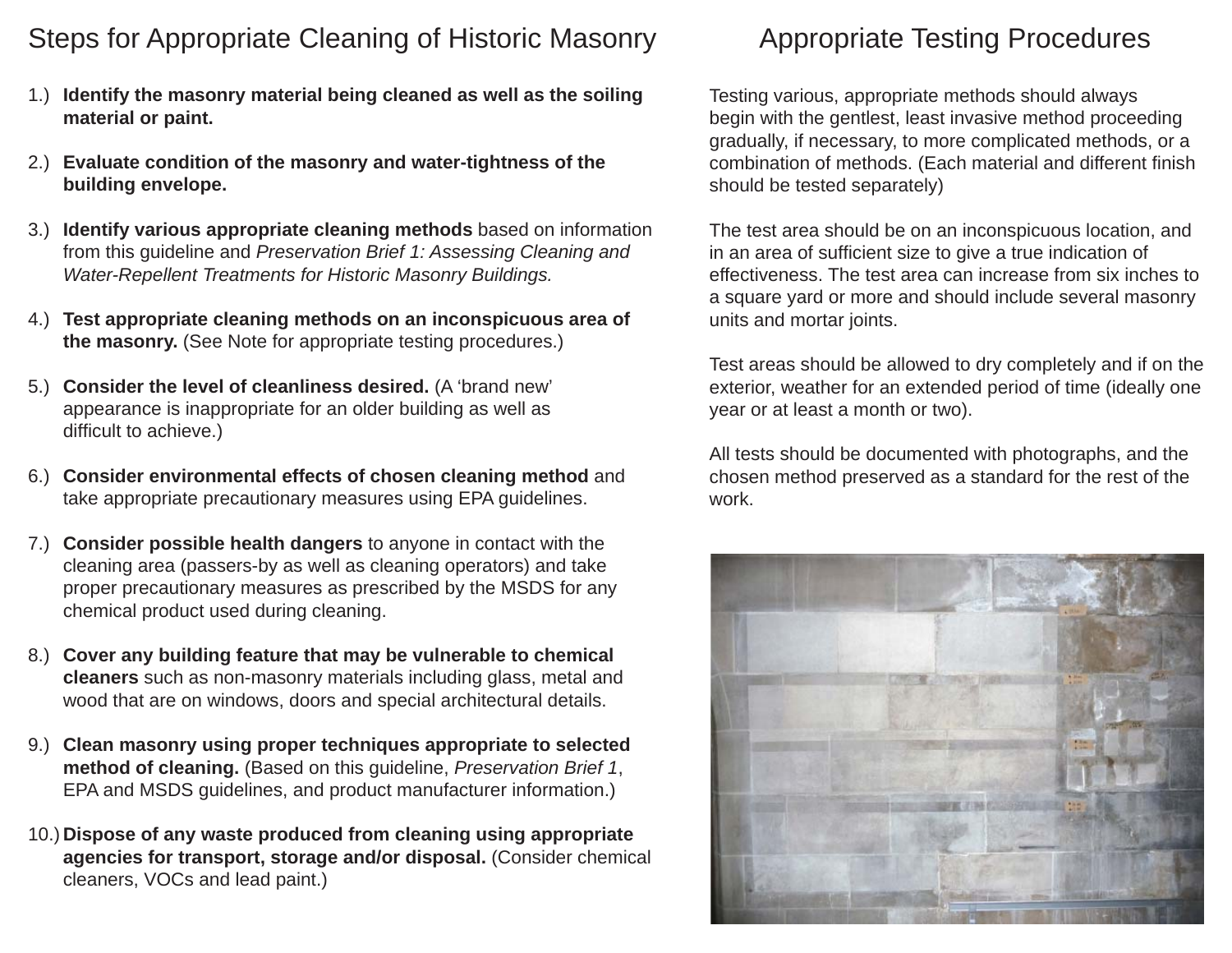CAUTION -The examples listed below are considered appropriate cleaning methods for the masonry type listed, but may NOT be the best way to clean every building. Each building and material is unique, so testing must be done to determine the most effective, gentlest cleaning method that should be used.

| <b>Masonry</b>                        | <b>Recommended</b>                                                                   | <b>Not Recommended</b>                                                         | <b>Note</b>                                                                                                                                        | <b>Example</b>                                                                                                                                                                                    |
|---------------------------------------|--------------------------------------------------------------------------------------|--------------------------------------------------------------------------------|----------------------------------------------------------------------------------------------------------------------------------------------------|---------------------------------------------------------------------------------------------------------------------------------------------------------------------------------------------------|
| <b>Brick</b>                          | <b>Water or Chemical</b><br>(Acids may only be<br>used on unglazed<br>brick)         | <b>Abrasive</b>                                                                | Abrasive cleaning can cause<br>subsurface cracking, mortar joint<br>erosion, and removes the outer<br>protective crust on the brick.               | A low pressure wash (100-200 psi) with<br>non-ionic detergent* and scrubbed with<br>a soft bristle brush. Follow with a final<br>water rinse.                                                     |
| Concrete                              | Water, Chemical or<br><b>Abrasive (only for</b><br>sound, high-strength<br>concrete) | <b>Strong Acid Cleaners</b><br>Hydrochloric (Muriatic)<br>or Hydroflouric Acid | Abrasive cleaning will damage fragile<br>or deteriorated concrete and can alter<br>surface texture. Chemicals may stain<br>or bleach concrete.     | A low pressure water wash (< 200 psi)<br>or steam. Detergent cleaners can be<br>added for severe soiling, scrubbed with<br>a soft bristle brush, followed by a final<br>water rinse.              |
| <b>Cast Stone</b>                     | <b>Water or Chemical</b>                                                             | <b>Abrasive</b>                                                                | Cast stone may have marble or<br>limestone aggregates that are<br>sensitive to acidic cleaners. For these<br>use cleaning method below.            | Only for Cast Stone with NO marble or<br>limestone: Pre-wet surface, then apply<br>acid cleaner, keeping surface wet while<br>acid "works". Remove all acid with a<br>low pressure water wash.    |
| Acid<br>Sensitive<br><b>Stone</b>     | <b>Water or Non-Acidic</b><br><b>Chemical</b>                                        | <b>Abrasive and Acidic</b><br><b>Cleaners</b>                                  | <b>Acid-Sensitive Stones:</b><br>Limestone, Marble, Polished<br><b>Granite, and Calcareous Sandstone</b>                                           | Pre-wet surface. Apply alkaline cleaner<br>followed by an acid neutralizing wash<br>and final water rinse. Steam cleaning<br>or poulticing can also be effective.                                 |
| Non-Acid<br>Sensitive<br><b>Stone</b> | <b>Water or Chemical</b>                                                             | <b>Abrasive</b>                                                                | <b>Non-Acid Sensitive Stones:</b><br>Slate, Unpolished Granite, and<br><b>Most Sandstone</b>                                                       | Pre-wet surface, then apply acid<br>cleaner, keeping surface wet while acid<br>"works". Remove all acid with a low<br>pressure water wash. Steam cleaning<br>or poulticing can also be effective. |
| <b>Terra Cotta</b>                    | <b>Water or Chemical</b><br>(Acids may only be<br>used on unglazed<br>terra cotta)   | <b>Abrasive</b>                                                                | Never use abrasive methods, strong<br>acids, high-pressure water or metal<br>bristle brushes as it will remove glaze<br>and expose soft tile body. | Mixture of water and detergent applied<br>with a soft bristle brush. Stubborn dirt<br>may be cleaned with steam or WEAK<br>solutions of muriatic or oxalic acid.                                  |

\* Non-ionic detergents are synthetic, organic compounds especially effective in removing oily soil. They are not the same as soaps, which can leave a solid, visible residue on masonry. Some examples are Igepal by GAF, Tergitol by Union Carbide, and Triton by Rohm & Haas.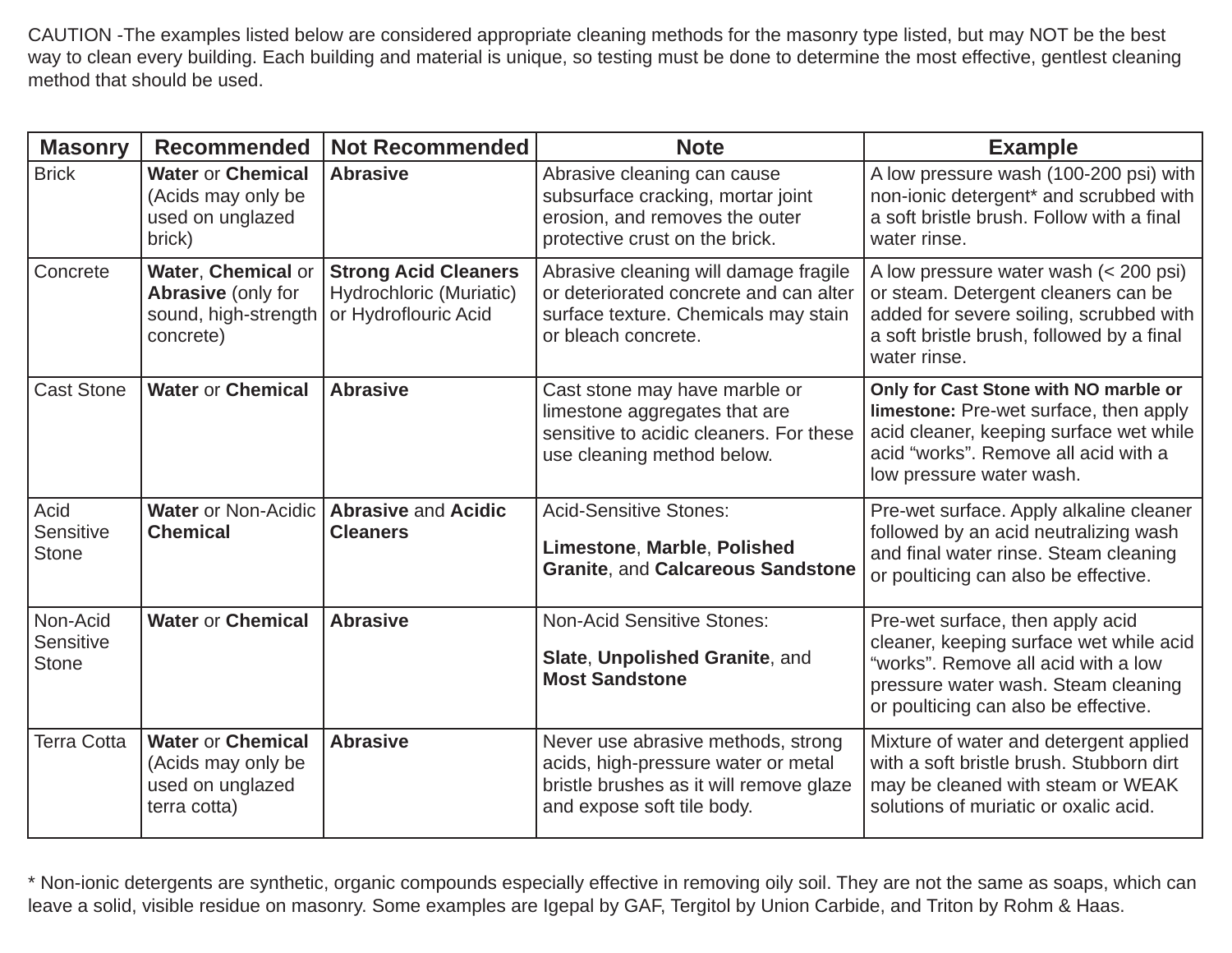## Sources

*Preservation Brief 1 - Assesing Cleaning and Water-Repellent Treatments for Historic Masonry Buildings*  <www.nps.gov/history/hps/tps/briefs/brief01.htm> *Preservation Brief 6 - Dangers of Abrasive Cleaning to Historic Buildings <www.nps.gov/history/hps/tps/briefs/brief06.htm> Preservation Brief 7 - The Preservation of Historic Glazed Architectural Terra-Cotta <www.nps.gov/history/hps/tps/briefs/brief07.htm>* 

*Preservation Brief 15 - Preservation of Historic Concrete\**

*Preservation Brief 42 - The Maintenance, Repair and Replacement of Historic Cast Stone <www.nps.gov/history/hps/tps/briefs/brief42.htm>* 

Images (from left to right, top to bottom)

- 1: Bethany Kluesner
- 2-3: State Historic Preservation Office
- 4: Bethany Kluesner
- 5: State Historic Preservation Office
- 6: www.buildipedia.com
- 7: Bethany Kluesner
- 8: www.morrispainting.com
- 9: Bethany Kluesner

## For More Information

*Preservation Brief 2 - Repointing Mortar Joints in Historic Masonry Buildings <http://www.nps.gov/history/hps/tps/briefs/brief02.htm>* 

*Preservation Brief 11 - Rehabilitating Historic Storefronts <www.nps.gov/history/hps/tps/briefs/brief11.htm>* 

*Preservation Brief 37 - Appropriate Methods for Reducing Lead-Paint Hazards in Historic Housing*  <www.nps.gov/history/hps/tps/briefs/brief37.htm>

*Preservation Brief 38 - Removing Graffiti from Historic Masonry <www.nps.gov/history/hps/tps/briefs/brief38.htm>* 

*Preservation Brief 47 - Maintaining the Exteriors of Small and Medium-Size Historic Buildings\**

The Secretary of the Interior's Standards for Rehabilitation & Illustrated Guidelines for Rehabilitating Historic Buildings <www.nps.gov/history/hps/tps/tax/rhb/index.htm>